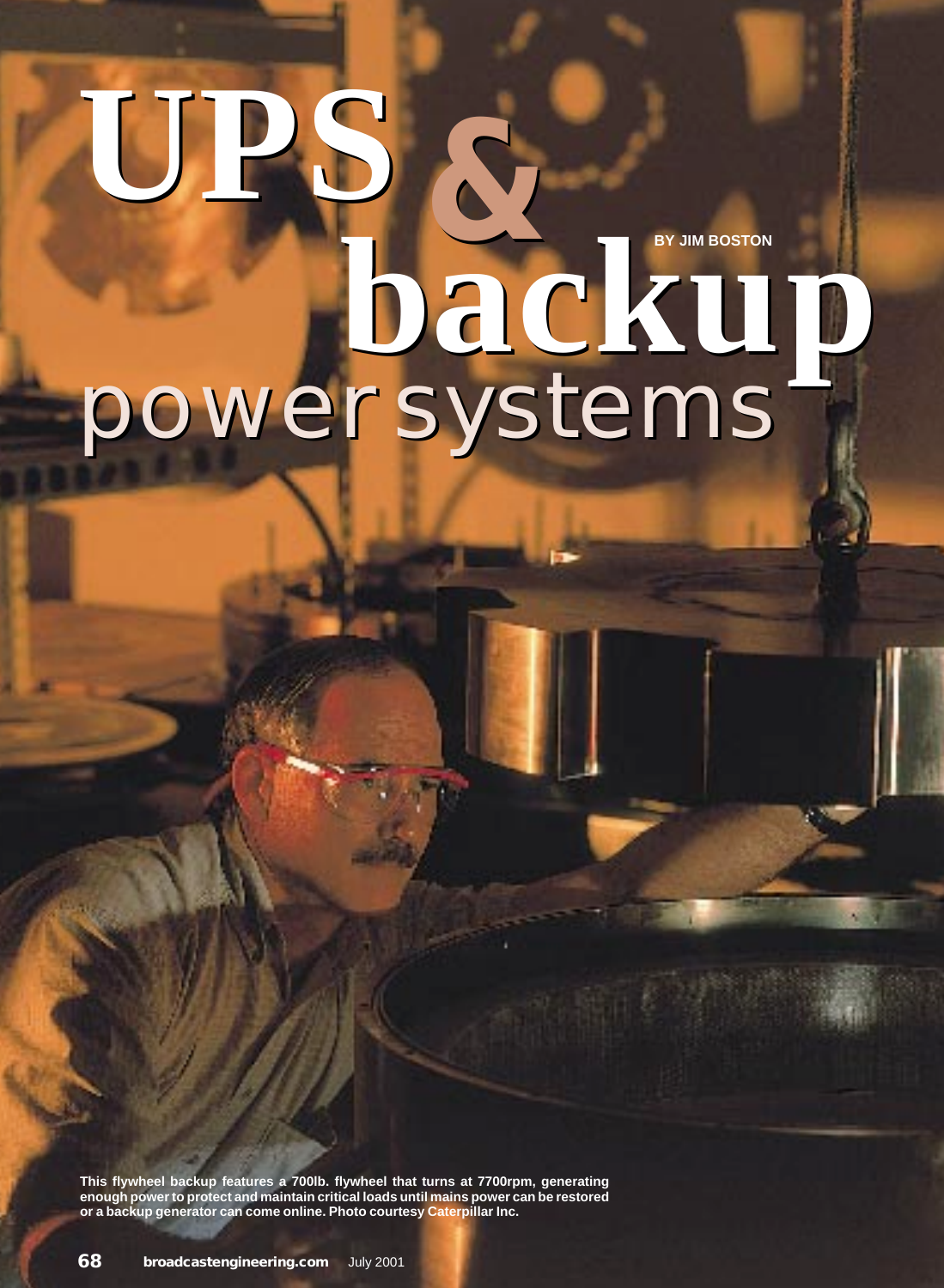

UPS systems generate emergency power in one of two methods, either via batteries or with a flywheel that acts as a generator. Batteries can supply power for a longer period of time, but with increased cost in size, weight and maintenance. A typical UPS battery cabinet supporting a 100KW for a few minutes can weigh close to 3000lbs.

The flywheel approach uses mains to power a motor, which turns a flywheel. When mains power disappears, the flywheel acts as a generator for a short while due to built-up angular momentum — usually just long enough for the generator to power up and stabilize. A flywheel UPS is generally smaller than the battery versions.

Systems can be set as to how fast they will shed the load back onto the generator once it has come up to speed. If the UPS were to dump the entire load at once, the generator might stall or change frequency so drastically that the UPS would deem the power unstable and take the load back. Once the generator re-stabilized, the cycle could start again. UPS load relinquishing should be set to occur over a 20 second period. UPS systems also will slowly slew to the generator's frequency before shedding the load if that is different than its own frequency. This is especially important if there are motors as part of the load.

## **Generators**

UPSs can be big, noisy and can certainly help warm a room, but they pale in these attributes compared to the other half of the emergency power system: the generator. A generator is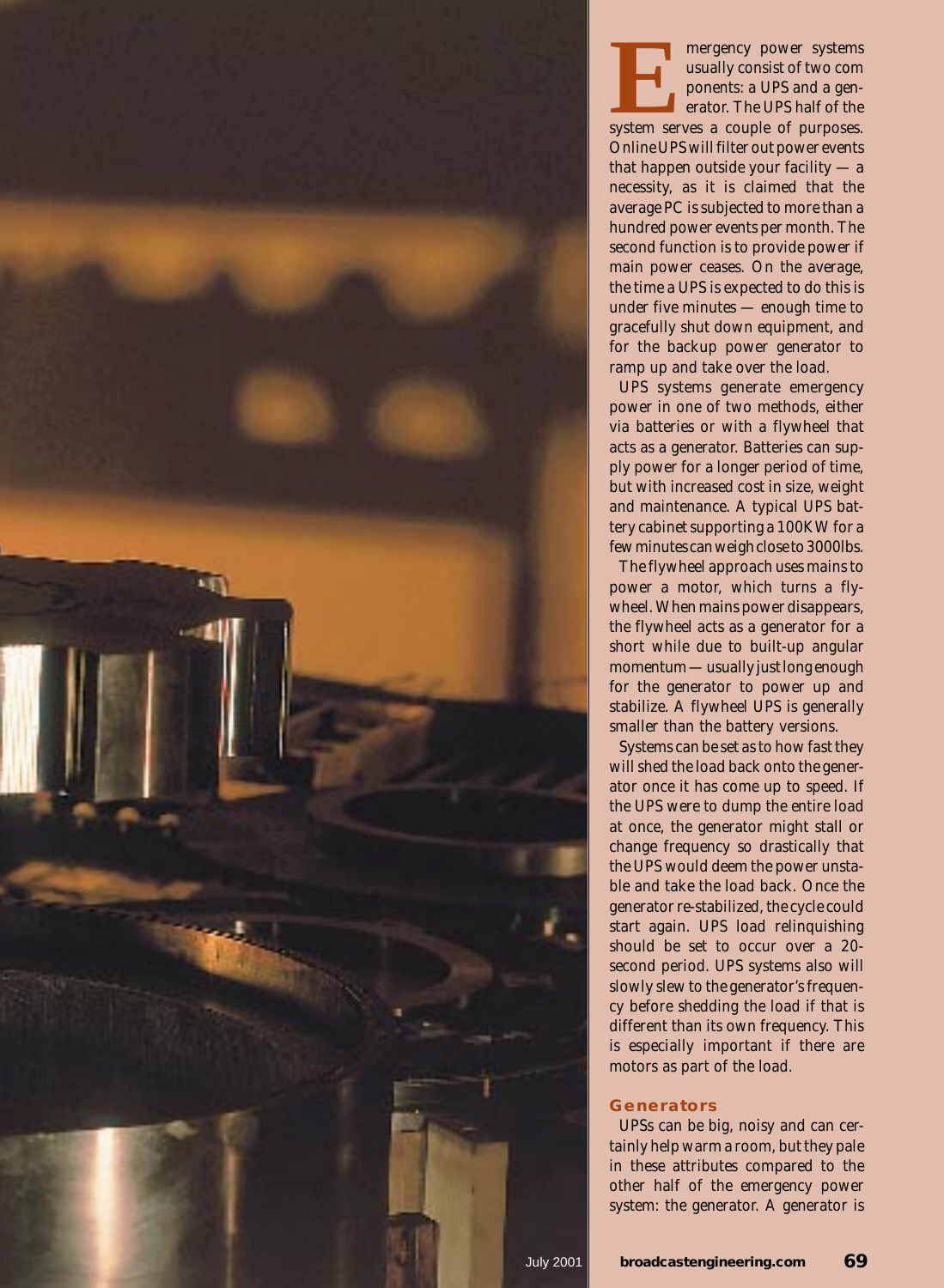three-fourths of a locomotive, using the same diesel motors, but lacking the traction motors to spin the wheels. Generator systems can weigh several tons. They also can have ear-splitting sound levels and parts that approach 2000 degrees. A 2MW generator will weight more than 30,000 pounds and might need a 2000-gallon tank to fuel a 2900HP engine for a day and a half under full load. It could easily cost \$400K.

Many generators have sound-baffling schemes that can lower the noise level, but baffling might affect cost. Whereas a non-sound damped unit might cost \$150/KW, sound damped units can be \$225/KW. When turning air to dampen the sound, the unit tends to get bigger and will generally require more hardware. Absorption material also can help to quiet the unit, as does sealing it in a rigid enclosure. Adding a second enclosure around the first (double-walling) takes the level down further.

Like all engineering feats, generators are a series of tradeoffs. They are designed based on the engine driving them. Diesel engines produce more torque at lower RPMs

wire, forming an electromagnet. Electromagnets can produce more power per pound than permanent magnets. The stator surrounds the rotor assembly and is stationary.

UPSs can be big, noisy and can certainly help warm a room, but they pale in comparison with the generator.

than do gasoline engines. Generators coupled to diesel engines are designed to run at 1800rpm (60Hz AC output), while gas-driven generators run at 3600rpm.

Most modern generator construction consists of two major sub-components — a *rotor* and a *stator*. The rotor's core is a shaft with a number of poles. Each pole is essentially a long piece of iron around which is a coil of

Power is generated by a number of inductive steps. At one end of the rotor is a set of permanent magnets. The rotation of the rotor induces a small current into a stationary pilot exciter armature mounted on the stator. The output of this armature is rectified and feeds a stationary exciter-feed coil also mounted on the stator. The exciterfeed coil induces power into the rotating exciter armature on the rotor. This



**Large battery banks can serve as effective backup or can be used to assume some of the grid load during peak usage periods, a practice called peak shaving. Photo courtesy Caterpillar Inc.**

is rectified and fed to the main field coils wrapped around each pole. This forms the electromagnet mentioned before. These rotating poles induce power into three stationary main armatures on the stator, providing three-phase power out. Like everything else, the power out is not equal to the power in. Losses can be categorized: stray losses, friction and windage losses (mechanical), core losses, and I2R losses (copper losses).

## **Making a choice**

There are several choices that will have to be made when selecting a generator. The size of the unit will depend on the use.